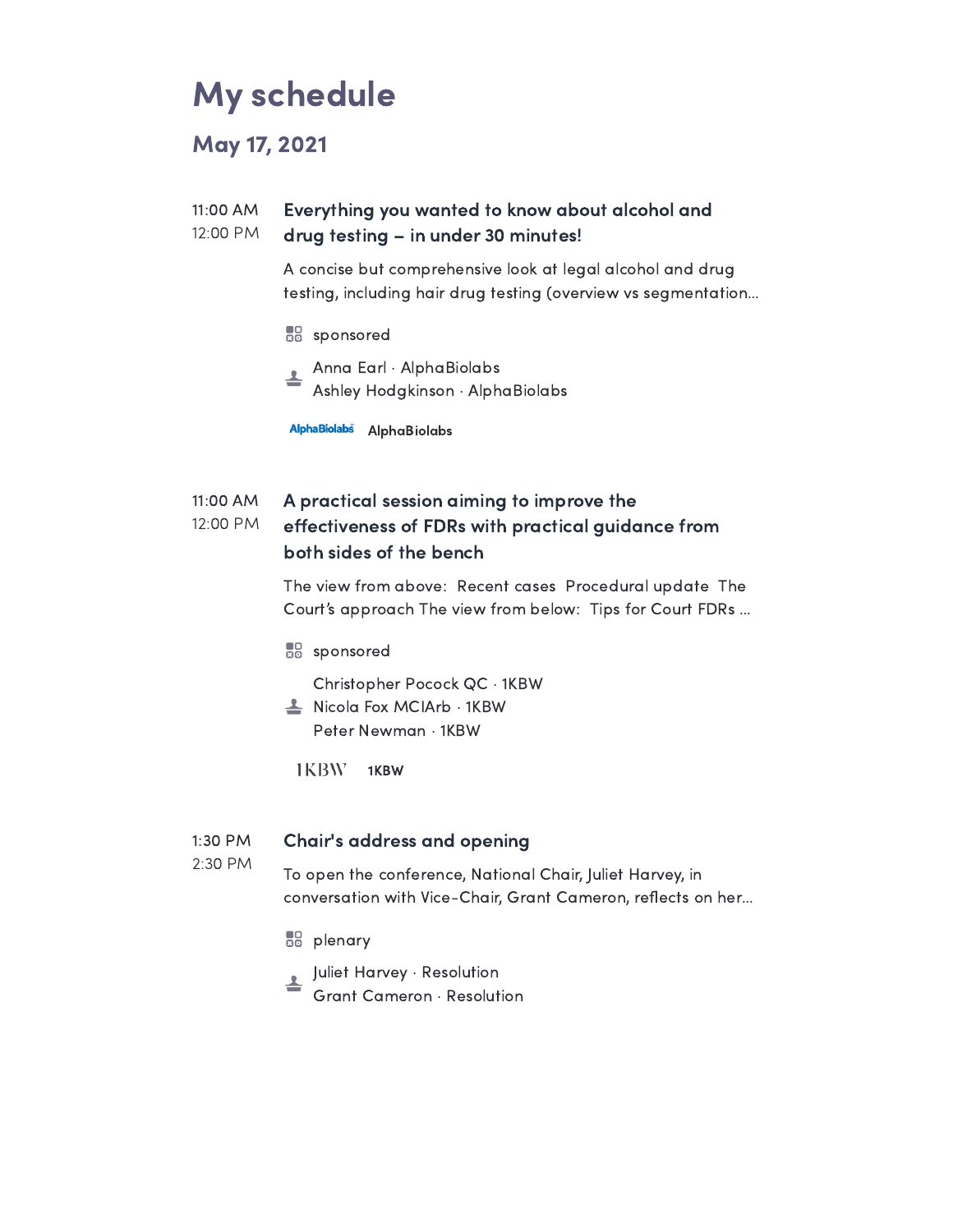#### 3:00 PM 4:00 PM Tax update 2021 - Tax, does it really matter – whose counting?

- **BB** workshop
- Zena Hanks · Saffery Champness Rebecca Fisher · Russell-Cooke

financial-remedy

#### 3:00 PM Making high cost cases work for you

4:00 PM An experienced group of speakers will take you through the best ways of managing legal aid case costs with an emphas…

**BB** workshop

Samantha Little · Russell-Cooke

Ann Henderson · Bidwell Henderson 속 Megan Kutter

Gemma Vallance

legal-aid

#### 3:00 PM 4:00 PM H-N and others: domestic abuse in the Court of Appeal

Shabana Jaffar (Cafcass Legal) and Chris Barnes (4PB) reflect on the decision in H-N and others, the Court of Appeal's most…

- **BB** workshop
- Chris Barnes · 4PB Shabana Jaffar · Cafcass Legal

children-matters domestic-abuse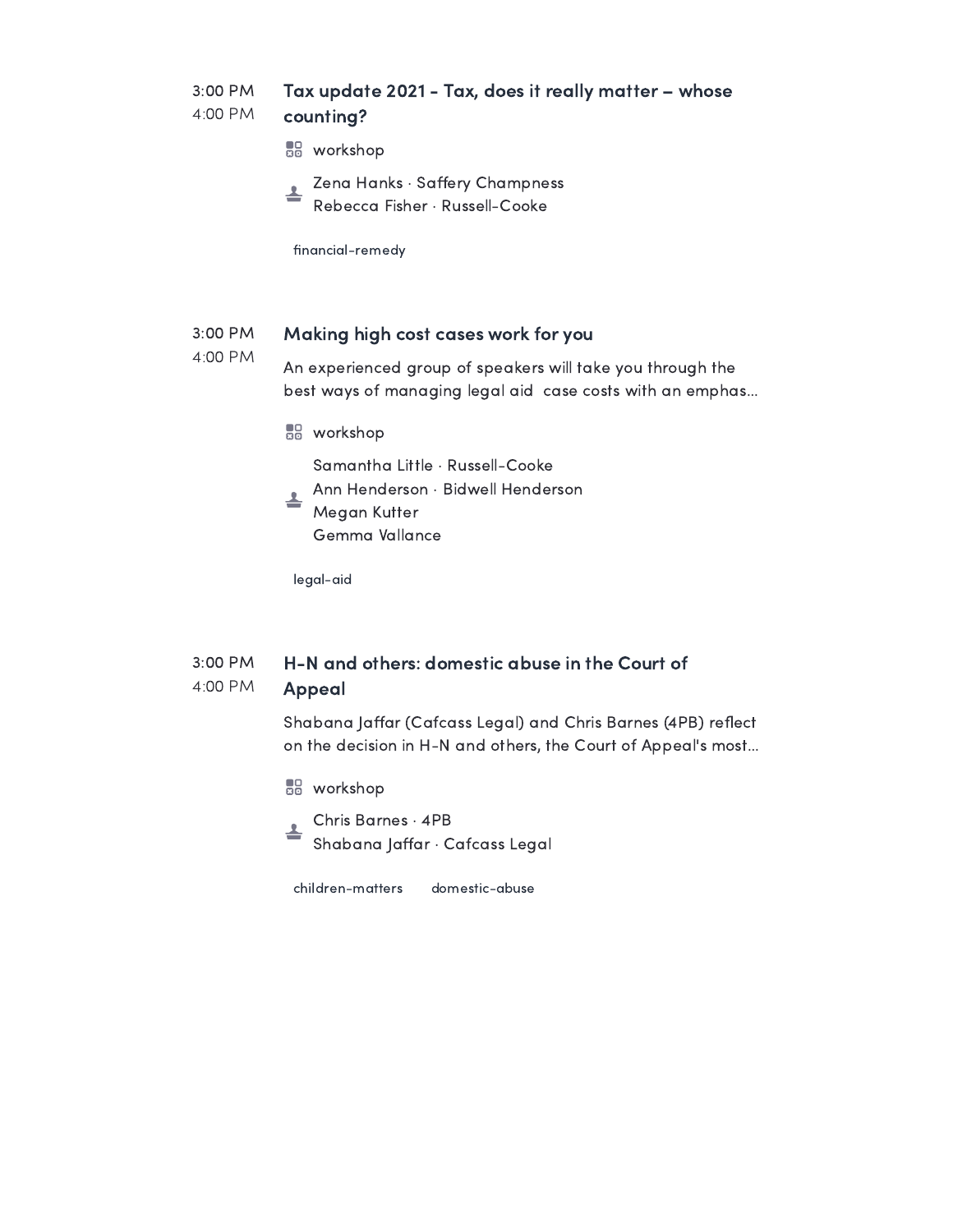#### 3:00 PM Curiosity as a superpower

4:00 PM

As family law professionals, we see clients who often have a very narrow view of what is possible. Emotions, judgements…

**BB** workshop

Jo O'Sullivan · Equality, Diversity and Inclusion Committee,

**L** Resolution Jacinta Gallant · Innovation for Lawyers

family-law-practice

#### 4:30 PM 5:30 PM My partner has disappeared with the kids -what can I do ? - A practical guide in emergency private children cases

- **BB** workshop
- Simon Craddock · Brethertons Laura Morley · 4PB

children-matters international-family-law

#### 4:30 PM Everything you want to know about the new

#### 5:30 PM Collaborative Participation Agreement and were afraid to ask ...

Please join us for an informal discussion and questions and answers about the new Participation Agreement, why it's…

- **BB** workshop
- Angela Lake-Carroll · Resolution ┻ Adele Ballantyne · Eleda Consultancy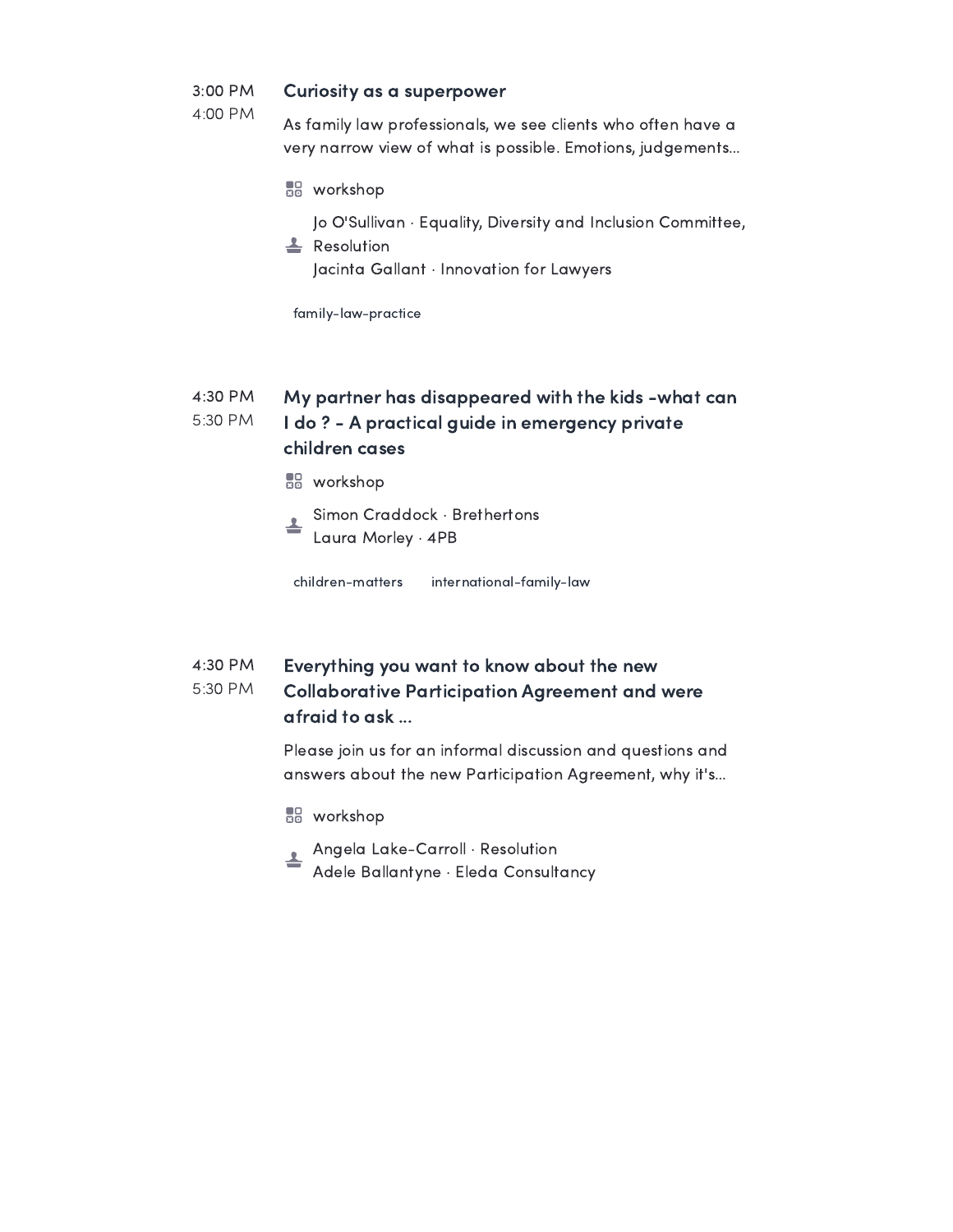## May 18, 2021

#### 10:00 AM The future of family practice

11:00 AM Angela Lake-Carroll has been as the forefront of the development of family practice for a number of years and…

**morning-session** 

David Emmerson · Dispute Resolution Committee,

Resolution Angela Lake-Carroll · Resolution

family-law-practice

#### 11:00 AM 12:00 PM Valuing the valuation: getting the most out of your expert in uncertain times

Michael George of 3PB Barristers and Andrew Donaldson consider the impact of the pandemic and its after effects on...

- **BB** sponsored
- Andrew Donaldson · Dains Forensic LLP Michael George · 3PB Barristers

financial-remedy



#### 11:00 AM 12:00 PM Eliminate the 'he said/she said' – improve communication and keep parents accountable in moderate and high conflict cases

OurFamilyWizard.co.uk and its mobile applications are often made part of the parent agreement in an effort to reduce...

**BB** sponsored

 $\triangleq$  James Evans  $\cdot$  Our Family Wizard

children-matters



OurFamilyWizard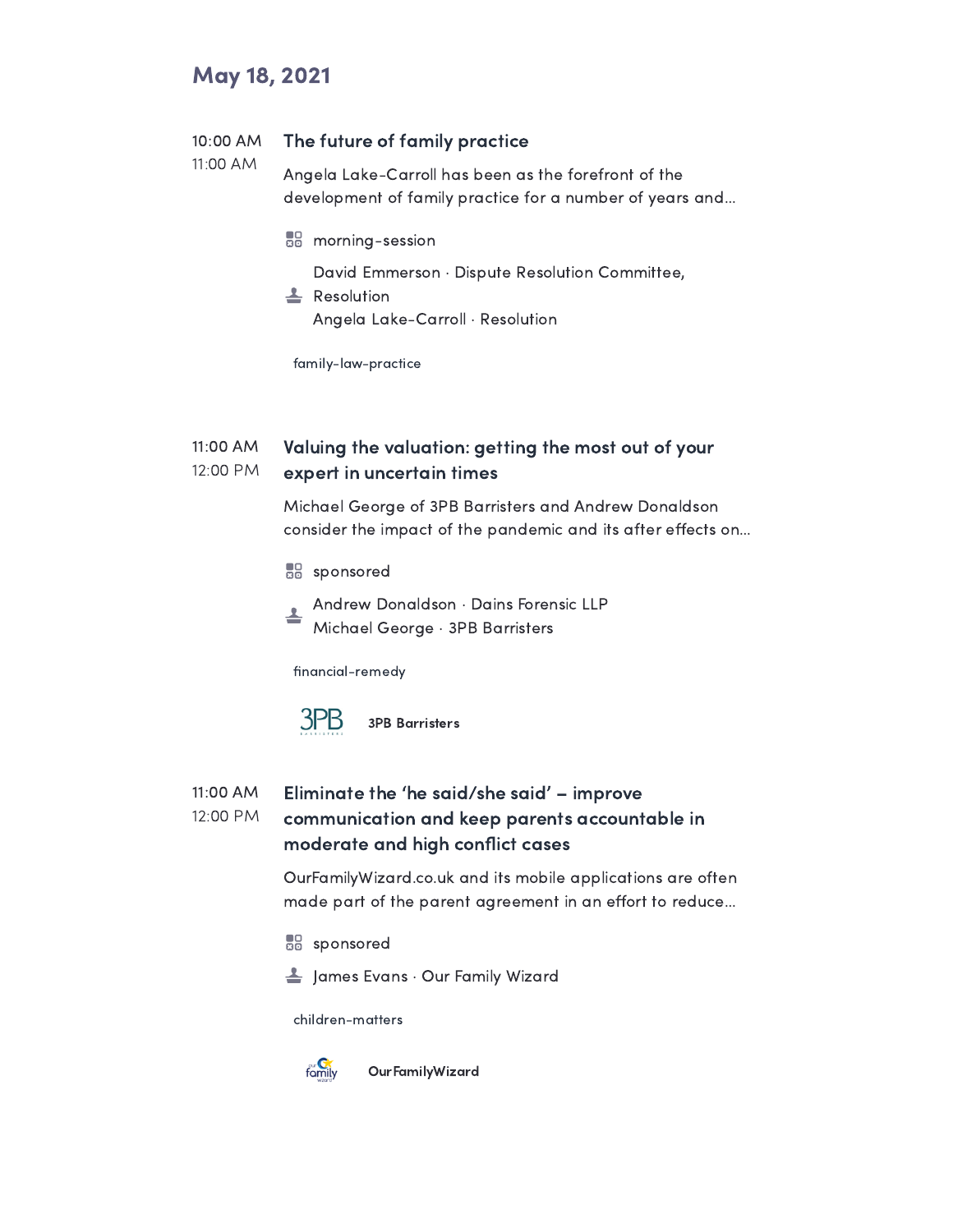#### 11:00 AM Experts in the family justice system

12:00 PM

The session will cover the following topics: Expert Evidence: Part 25 Expert or Professional Expert? The recommendations…

- **morning-session**
- Mr Justice Williams ዹ

Samantha Little · Russell-Cooke

children-matters

#### 1:30 PM Spotlight on wellbeing

2:30 PM This session will look at the important issue of wellbeing for practitioners in family justice. It will discuss the upcoming…

**BB** plenary

Elizabeth Rimmer · LawCare

Rachel Francis · One Pump Court

 $\triangle$  Matthew Richardson  $\cdot$  National YRes Committee Victoria Wilson · Goldsmith Chambers Juliet Harvey · Resolution

family-law-practice

AlphaBiolabs AlphaBiolabs

#### 3:00 PM Form E to First Appointment

4:00 PM

### Combining top tips and tricks from the perspectives of a solicitor, a barrister and a Judge, this session will focus on…

**BB** workshop

Sean Hilton · Stevens & Bolton LLP

 $\triangle$  Amanda Minto  $\cdot$  1 Crown Office Row DJ Adem Muzaffer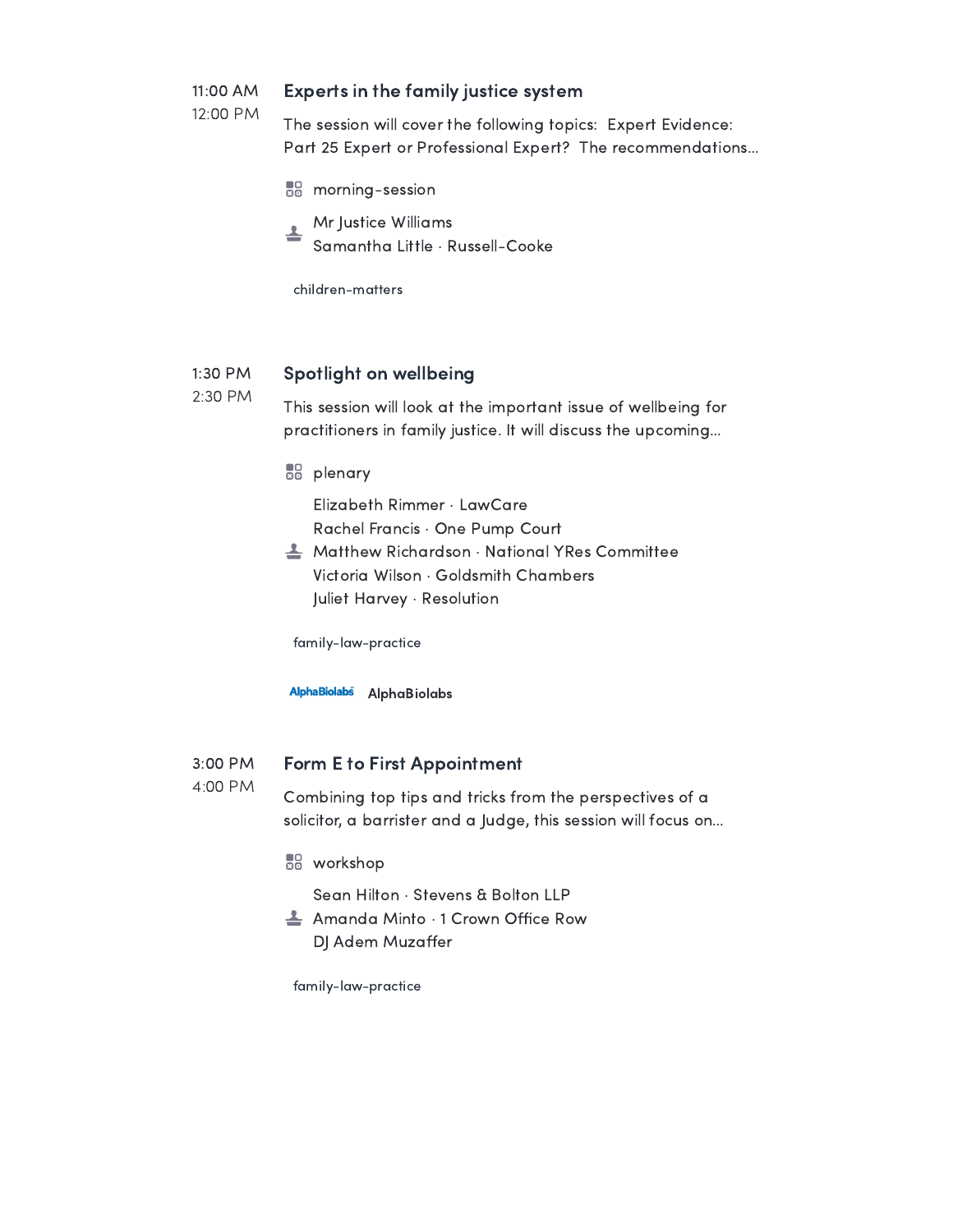#### 3:00 PM 4:00 PM The role of the lawyer in the family mediation process – supporting your client and your career

This workshop will cover the pivotal role of the lawyer in the mediation process. Mediation is now a very big part of…

- **BB** workshop
- Margaret Kelly · KMJ Solicitors ∸
- Mary Raymont · Advantage Mediation

family-law-practice

#### 3:00 PM 4:00 PM Equality already achieved?: Experiences of LGBT lawyers in practice

With the Equality Act, Civil Partnerships and Same Sex marriage isn't everything ok now for LGBTQ practitioners? Th…

**BB** workshop

Oscar Davies · Lamb Chambers Bridget Garrood · LGBT and Lawyers Division of The Law Society

Stephen Lue · Garden Court Jo O'Sullivan · Equality, Diversity and Inclusion Committee, Resolution Remyhs Baker

equality-diversity-and-inclusion

#### 3:00 PM Intermediaries in family law

Where clients have learning disabilities, physical or mental health conditions, or trauma related difficulties, it's time to cal...

**BB** workshop

4:00 PM

 $\triangleq$  Nicola Lewis  $\cdot$  Independent Intermediary

children-matters family-law-practice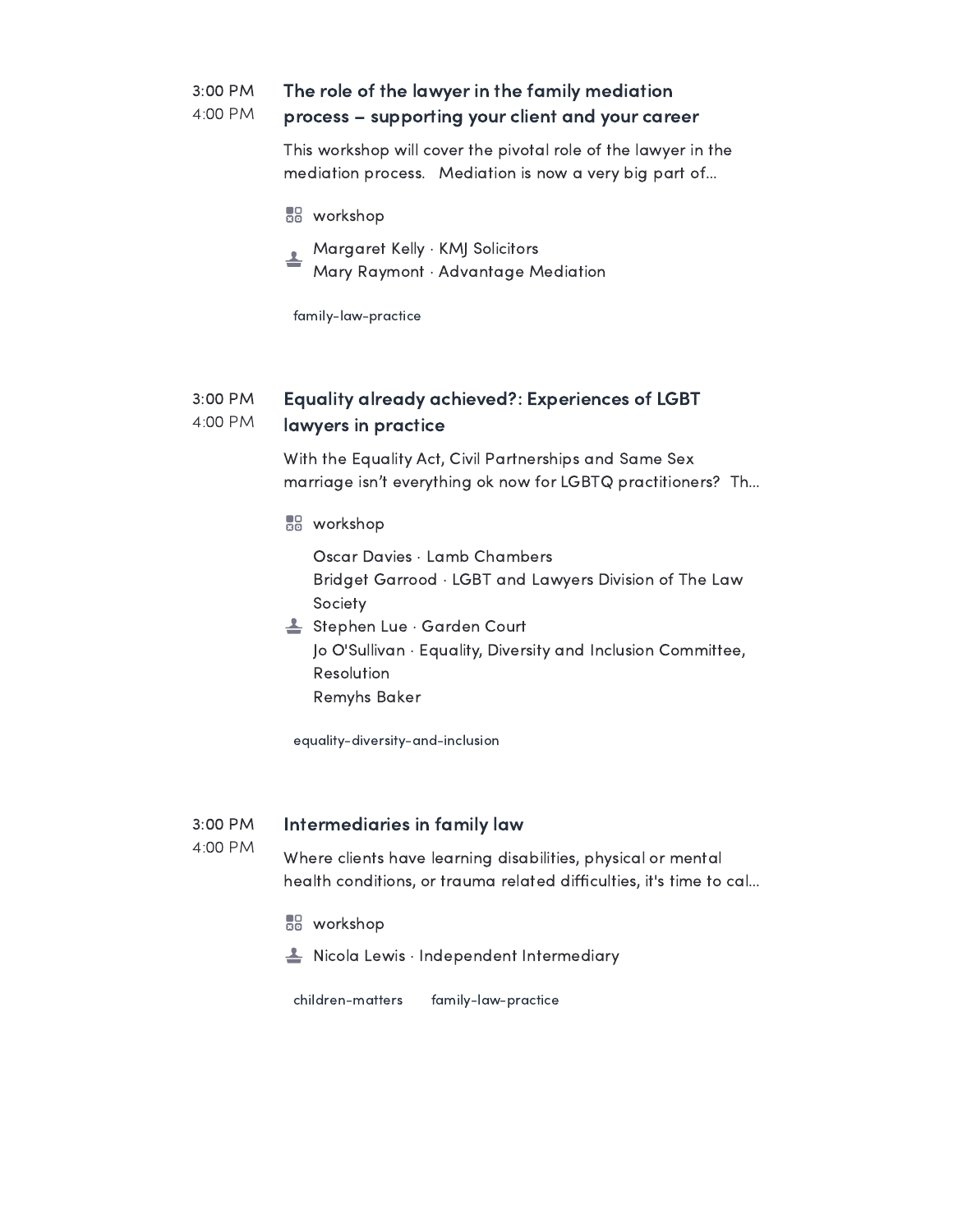#### 4:30 PM 5:30 PM Preparing our clients: introducing Our Family in Two Homes for England, Wales and Scotland!

Resolution Members learn specialised skills so we can meaningfully engage with our clients, but how can we engag…

- **BB** sponsored
- $\triangle$  Jacinta Gallant  $\cdot$  Innovation for Lawyers

children-matters

**OUR FAMILY<br>IN TWO HOMES** Our Family in Two Homes  $\begin{array}{c}\n\hline\n\text{D} \sqrt{\text{D}} \text{D} \text{A} \\
\hline\n\end{array}$ 

## May 19, 2021

#### 10:00 AM International cohabitation practice and policy

11:00 AM This workshop presented by the Cohabitation Committee including live speakers in Britain, Canada and Australia…

**morning-session** 

Graeme Fraser · Cohabitation Committee, Resolution Ian Kennedy AM · Kennedy Partners

Sarah Boulby · Boulby Weinberg LLP Sital Fontenelle · Kingsley Napley LLP Gillian Crandles · Turcan Connell

cohabitation international-family-law

#### 11:00 AM 12:00 PM Drug & Alcohol Testing: Your Most Frequently Asked Questions Answered

Client Services Manager and Acting Quality Manger, Liam Feasey, will be answering the most frequently asked question…

- **BB** sponsored
- Liam Feasey · Lextox

Lextox Drug & Alcohol Testing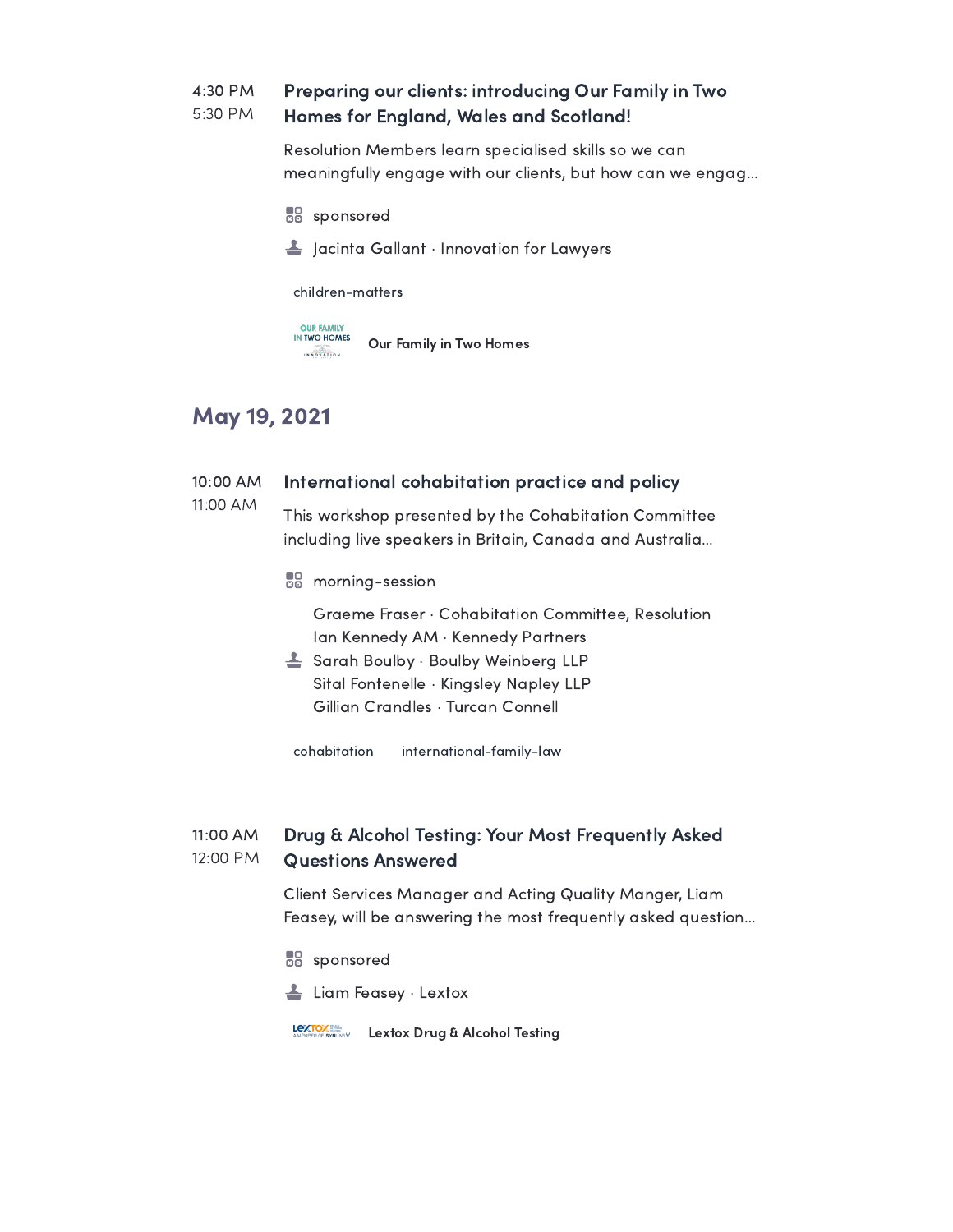#### 11:00 AM DR for litigators – what you need to know and why

12:00 PM

Out of court dispute resolution has undoubtedly risen to the fore as a result of 'lockdown' and for many separating coupl…

**morning-session** 

Suzanne Kingston · Mills & Reeve ዹ Karin Walker · KGW Family Law

family-law-practice

#### 1:30 PM Finance update

2:30 PM This plenary session will look at the key updates and developments in family law in financial matters. This session is...

**BB** plenary

Pauline Fowler · Pensions Tax & Financial Remedies

- Committee, Resolution ∸
- Philip Way · Mills & Reeve Philip Barnsley · Higgs & Sons

financial-remedy



#### 3:00 PM 4:00 PM Weddings law reform – with a focus on diversity and belief-based marriages

After a very short introduction on current marriage laws, a panel of speakers representing a variety of beliefs will…

**BB** workshop

Nazia Rashid · Anthony Gold

- Jo O'Sullivan · Equality, Diversity and Inclusion Committee, Resolution
- ᆂ Professor Nick Hopkins · Property, Family and Trust Law Dr Rajnaara Akhter · De Montford University Law school Janet Tresman · Altermans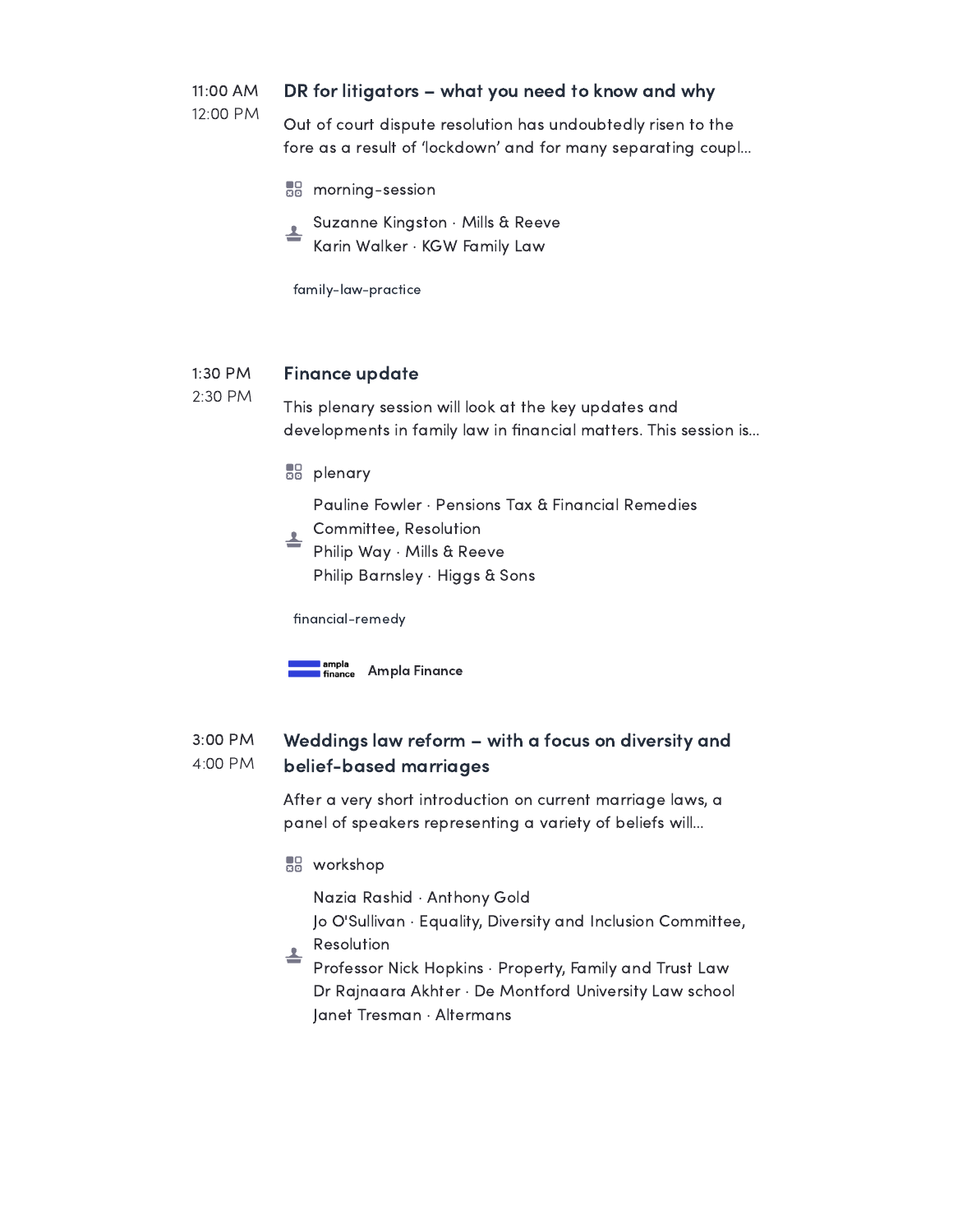#### 3:00 PM 4:00 PM The Family Solutions Initiative – a response to a system in crisis - paving the way for a Part 3 Protocol in both financial remedy and children matters

This session will examine the modern family court's approach to the use of non-court dispute resolution processes including…

**BB** workshop

Martin Kingerley QC · 36 Family

 $\triangleq$  Rhys Taylor  $\cdot$  36 Family Karen Barham · Moore Barlow

family-law-practice

#### 3:00 PM 4:00 PM Post-Brexit: Navigating the Hague Conventions with Resolution's Guide to International Family Law

The landscape of family law cases with a European angle has changed fundamentally with the UK's departure from the…

**BB** workshop

Lauren Deane · Hughes Fowler Carruthers Daniel Eames · Michelmores

 $\triangleq$  Amy Rowe  $\cdot$  Bindmans Sarah Lucy Cooper · Thomas More Chambers Brett Frankle · Withers Worldwide

international-family-law

#### 3:00 PM Working life after Covid: challenges and changes

4:00 PM

Covid has forced us all to quickly re-think how we conduct our work and how we manage new, unexpected ways of working…

**BB** workshop

Thomas Brownrigg

Rebecca Dziobon · Penningtons Manches Cooper ╧ Rachel Cooper · Coram Chambers Elizabeth Ferris · (owner) Ferris Consulting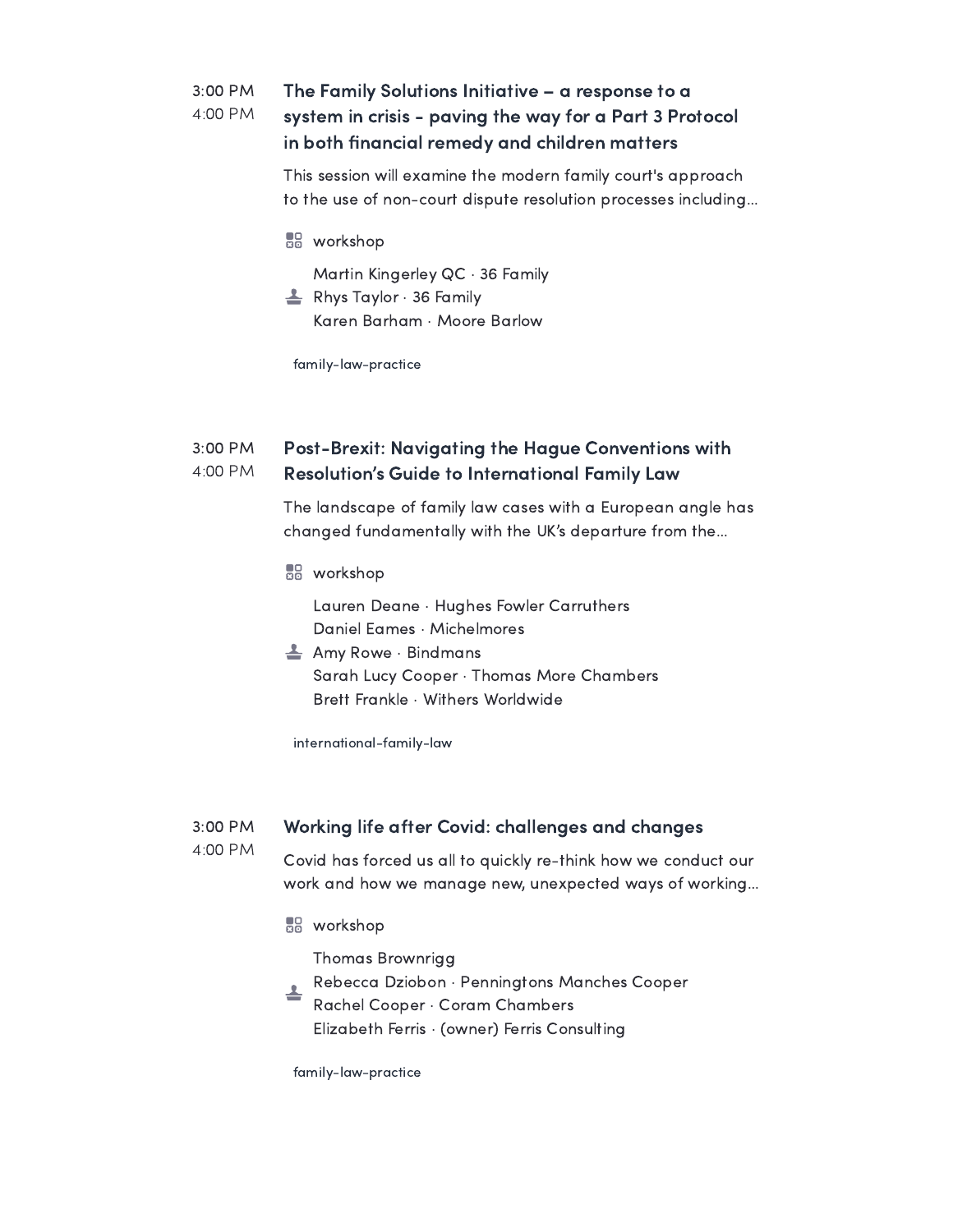#### 4:30 PM 5:30 PM Narcissism and family law – what does every family practitioner need to know?

For those in family law, these are the cases that keep you awake at night. In this session you will learn how to spot a…

- **BB** workshop
- Dr Supriya McKenna ≛ Karin Walker · KGW Family Law

#### 4:30 PM 5:30 PM Giving clients choice – why the NW London Collaborative pod is now Family Dispute Solutions

Not all clients are the same and not all methods of dispute resolution are suitable or wanted in all circumstances. Our po…

**RR** cafe-session

Rebekah Gershuny · Freemans Solicitors

**L** Peter Martin · OGR Stock Denton Bindu Malkan · SA Law

#### 4:30 PM 5:30 PM Is my Marriage a Marriage? Marital status, Recognition of Foreign Divorce and Part III Claims

The law of marriage in England & Wales: what does it mean to say a marriage is valid, void, voidable, or a 'non-marriage'? …

**BB** sponsored

Tom Dance · 1KBW

- $\triangleq$  Philip Marshall QC  $\cdot$  1KBW James Roberts QC · 1KBW
	- 1KBW 1KBW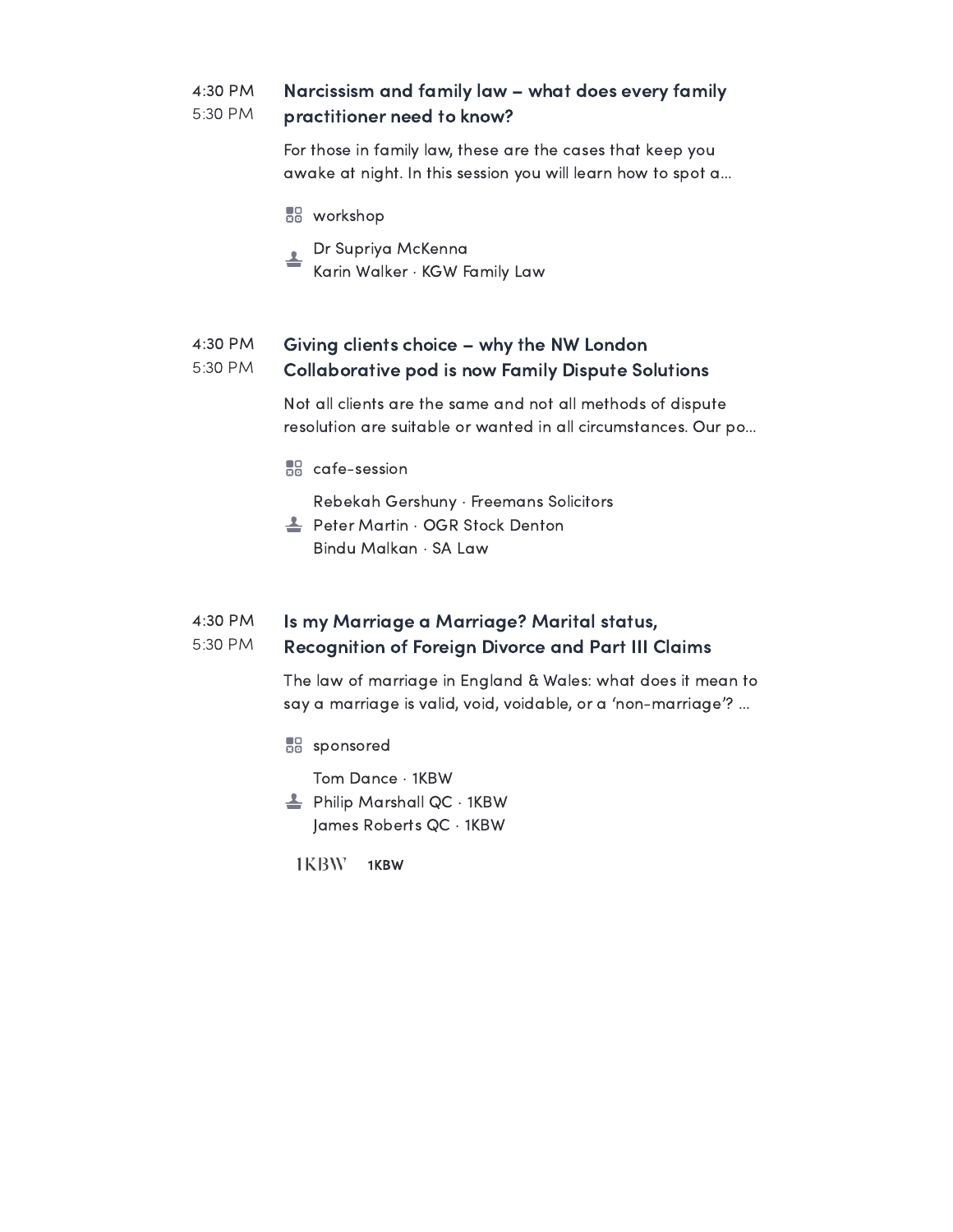## May 20, 2021

#### 10:00 AM Inheritance Act Claims - Family Law Handbook

- 11:00 AM In this session, the speakers discuss the chapter on Inheritance Act claims in Resolution's Family Law Handbook. This session i…
	- **morning-session**
	- Matthew Morton · Weightmans ∸
	- Emma Collins · Weightmans

#### 10:00 AM 11:00 AM Supporting litigants in person throughout the pandemic

Going to court without representation is a choice few people actively make, especially during a pandemic. In this session,…

- **morning-session**
- Jovana Ugrinic · Support Through Court Carmen Oloughlin · Support Through Court

#### 11:00 AM Conduct – Who's to blame and who pays?

12:00 PM

Over the last year many judges, empowered by changes to the FPR, have shown themselves increasingly willing to grappl…

**BB** sponsored

Alexis Campbell QC · 29 Bedford Row Sally Max · 29 Bedford Row

**Ken Collins · 29 Bedford Row** Amy Scollan Dan Beattie



29 Bedford Row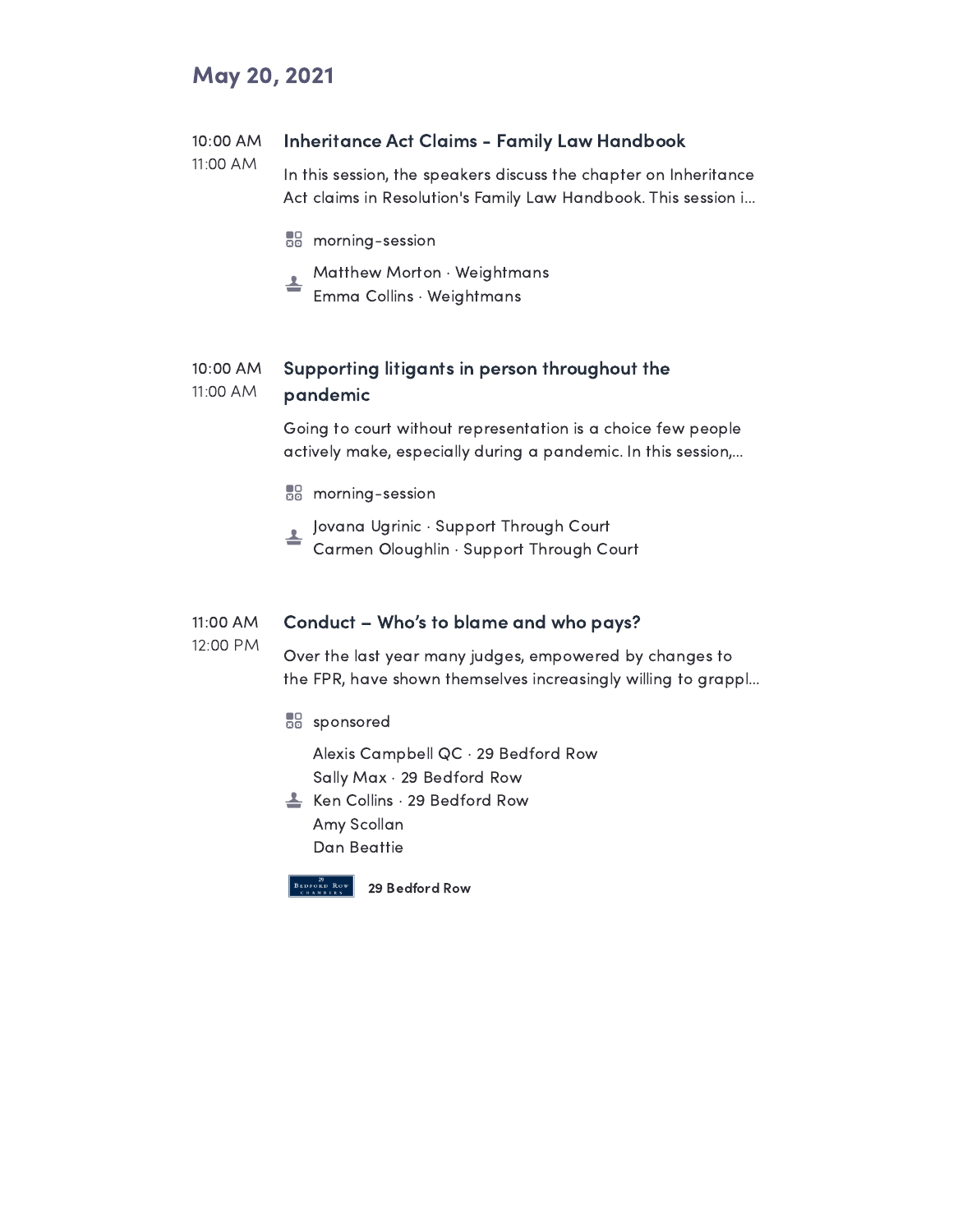#### 11:00 AM 12:00 PM How to easily prepare electronic bundles for family proceedings

If you need to prepare court e-bundles, then this session is for you. Come join us to discover how simple it is to create court…

- **BB** sponsored
- $\triangleq$  Brian Kenneally  $\cdot$  Bundledocs

**Bundledocs** Bundledocs

#### 1:30 PM Children Update

2:30 PM This plenary session will look at the key updates in family law in children matters. This session is sponsored by Our Family…

**BB** plenary

Elspeth Thomson · David Gray Solicitors LLP

<u>L</u> Samantha Little · Russell-Cooke Mr Justice Cobb · Private Law Working Group

children-matters



OurFamilyWizard

#### 3:00 PM 4:00 PM Managing high conflict parental disputes (including allegations of 'parental alienation')

High conflict parental disputes can be amongst the most difficult cases faced by family justice professionals. Our hugel...

**BB** workshop

Dr. Mark Berelowitz

- Charlotte Bradley · Kingsley Napley
- Alex Verdan QC · 4PB Simon Blain · Forsters

children-matters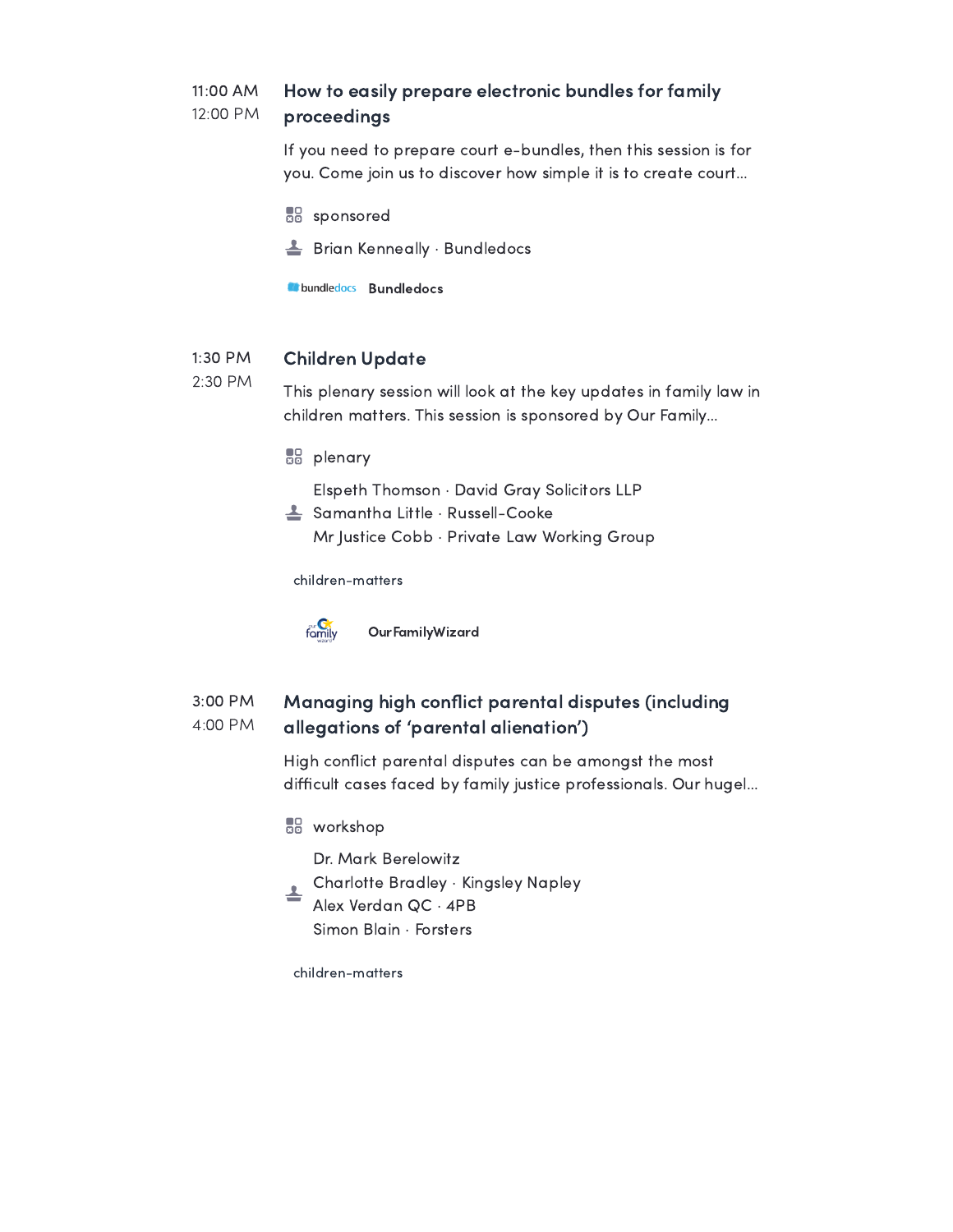#### 3:00 PM 4:00 PM Everything you need to know about Pensions on **Divorce**

During this discussion and presentation we consider the impact of the PAG report on daily practice, with a focus on the areas…

**BB** workshop

Matthew Taylor · Stowe Family Law

Paul Cobley · Oak Barn Financial Planning Anita Mehta · 4PB

financial-remedy

#### 3:00 PM 4:00 PM Innovation Group – the Greatest Hits! - 15 minutes into the future

A 60-minute review of innovative working practices that have piqued our interest in 2020. It includes the following: parental…

**BB** workshop

Karen Barham · Moore Barlow Jo O'Sullivan · Equality, Diversity and Inclusion Committee,

Resolution ╧

James Pirrie · Family Law in Partnership Tristan Harvey · Queen Elizabeth Building Chris Maulkin · Family Law Partners

family-law-practice

## May 21, 2021

#### 10:00 AM 11:00 AM Meeting the needs of Litigants in Person through the Affordable Advice panel

Last year, Resolution and Law For Life launched a joint initiative to offer users of Advicenow's popular guides for...

- **morning-session**
- Mary Marvel · Law For Life Melanie Bataillard-Samuel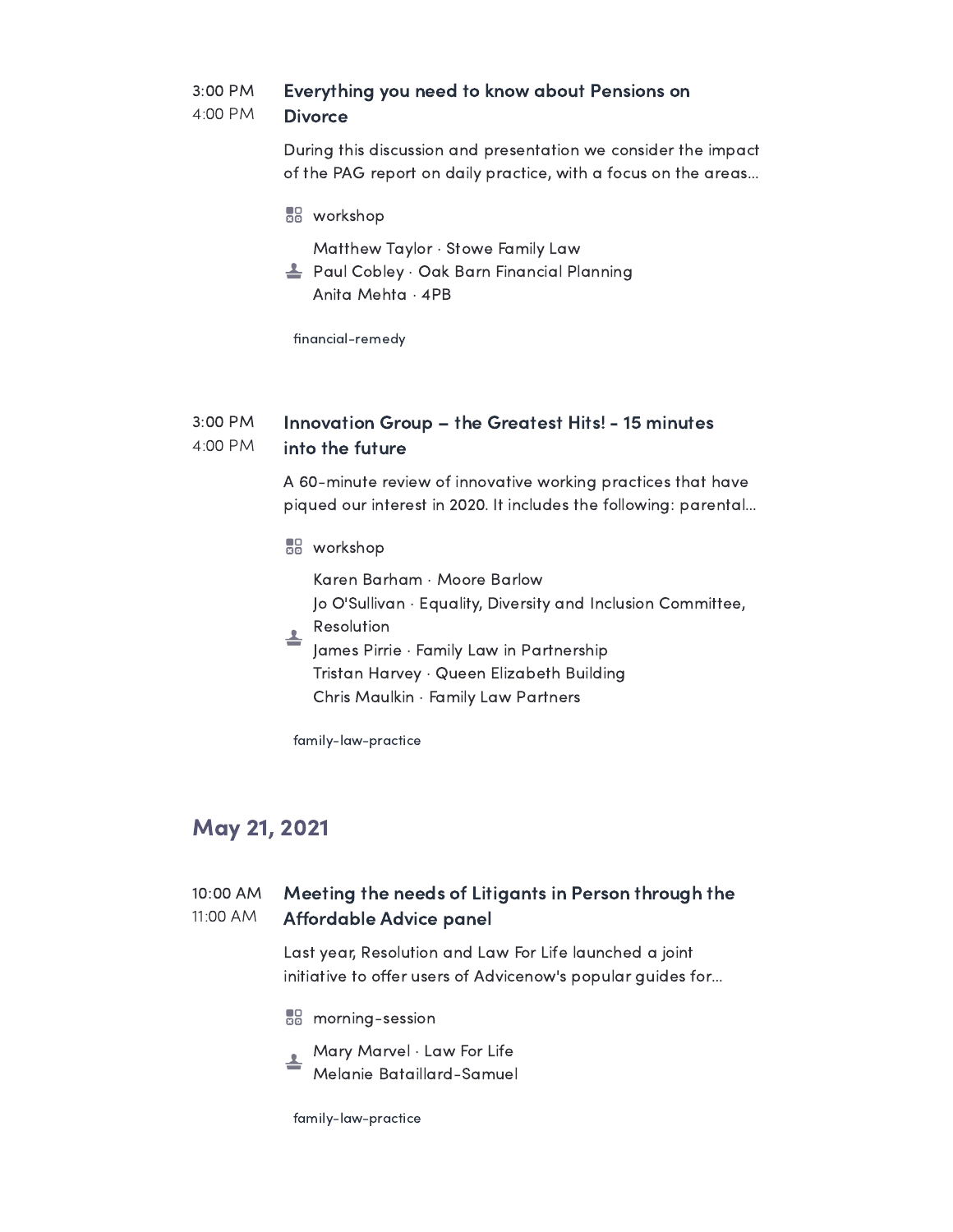#### 11:00 AM Only connect. Staying relevant in a digital world

12:00 PM In March 2020, with the first Covid lockdown biting, Family Law Lab offered free access to Engage - a client onboarding...

**BB** sponsored

Alan Larkin · Family Law Lab

family law lab Family Law Lab

#### 1:30 PM Family Justice Question Time

2:30 PM In this plenary session our panel, chaired by Edward Cooke, will respond to your questions about the current issues in fami…

**BB** plenary

Edward Cooke Juliet Harvey · Resolution

Hannah Markham QC · FLBA Hannah Perry · Association of Lawyers for Children Pam Sanghera · CILEx

#### 3:00 PM An introduction to FLOWS

4:00 PM

Finding Legal Options for Women Survivors (FLOWS) delivers legal advice to women experiencing domestic abuse & the…

- **BB** workshop
- Alex Lowry · RCJ Advice ∸ Sarah London · RCJ Advice

domestic-abuse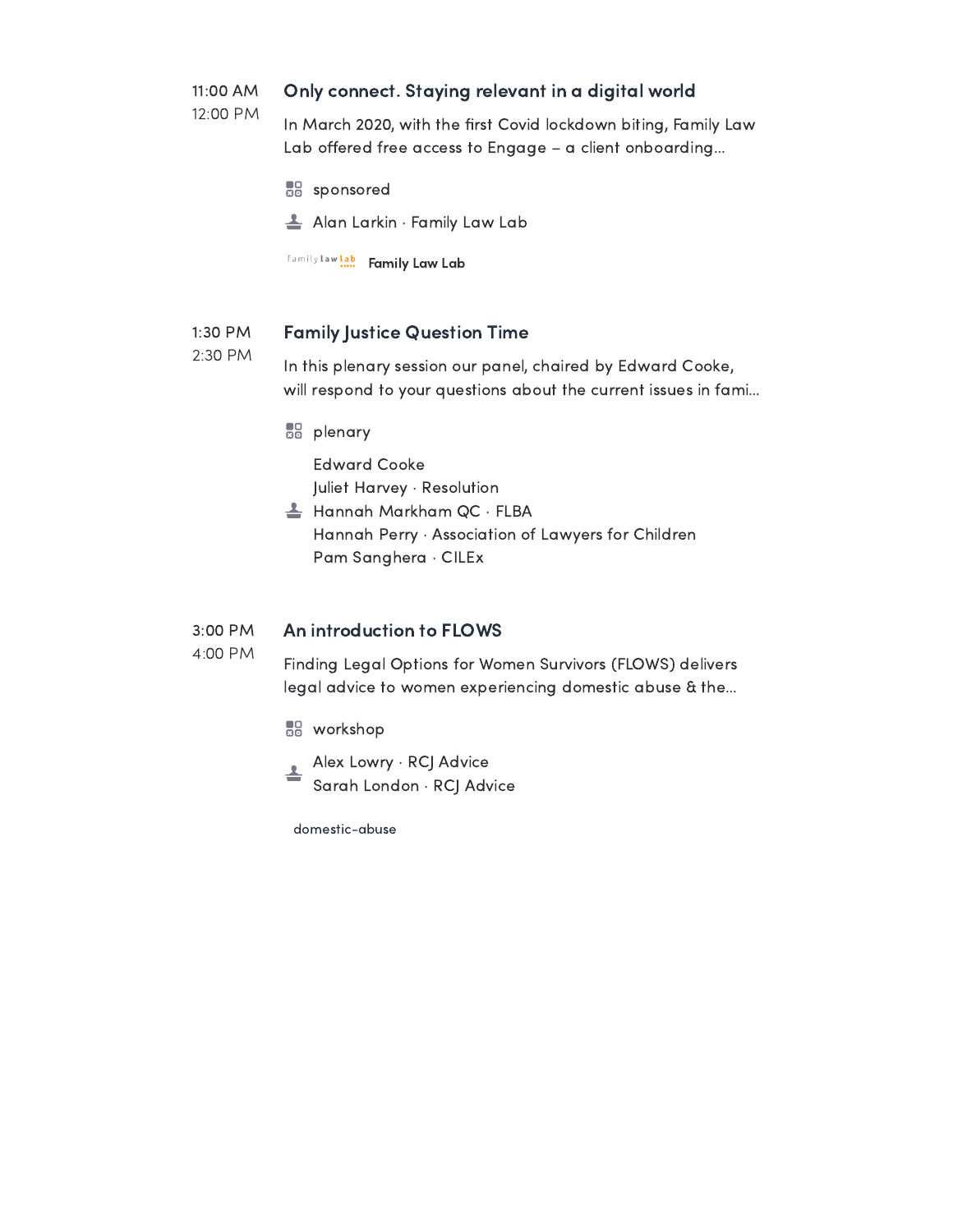#### 3:00 PM Parenting after parting - the new guide for parents

4:00 PM

The PAP committee have published a new guide for separating parents. This interactive workshop will highlight t…

**BB** workshop

Hannah Nicholls · Thursfields

 $\triangleq$  Adele Ballantyne  $\cdot$  Eleda Consultancy Marc Etherington · Rayden Solicitors

children-matters

#### 3:00 PM 4:00 PM Law and cultural competence when working with LGBT and other modern family clients

Members of the UK and Ireland LGBT Family Law Institute will take you through the basics of the law on parenthood,…

**BB** workshop

Natalie Gamble · NGA Law Marisa Allman · 36 Family

- Bridget Garrood · LGBT and Lawyers Division of The Law ≛
	- Society Mark Harper · Hughes Fowler Carruthers Bianca Jackson · Coram Chambers

equality-diversity-and-inclusion

#### 3:00 PM 4:00 PM Inside their head – the Psychology of the LiP experience

A panel discussion exploring the psychological perspectives of Litigants in Person and how they engage in proceedings.…

**BB** workshop

Matthew Shaw · Coram Chambers

- Helen Conway ╧
	- Ruth Hare · Reach Psychology Matthew Richardson · National YRes Committee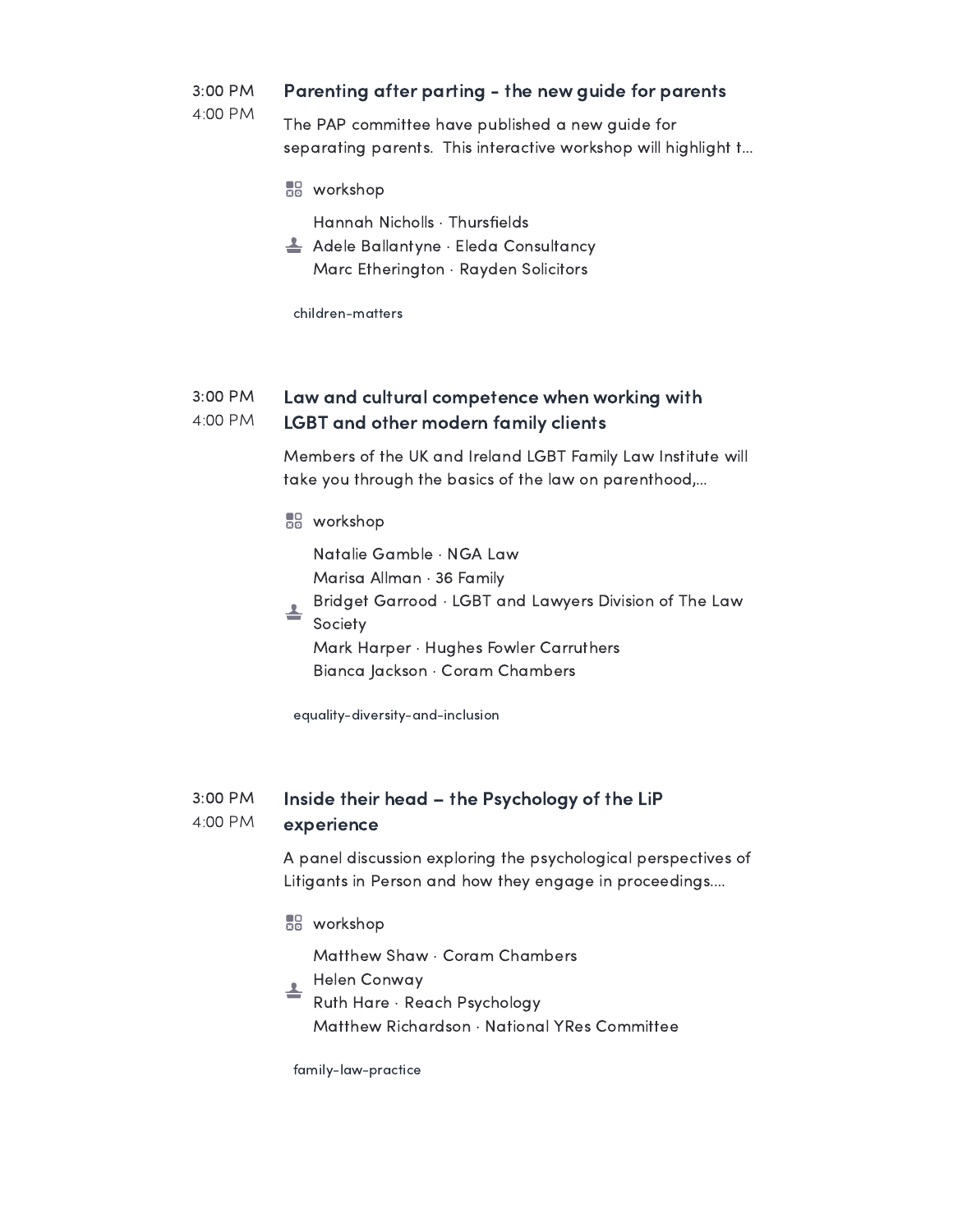# My bookmarked companies



Resolution

Organiser

1KBW 1KBW Headline Sponsors

 $\begin{array}{|c|c|c|}\n\hline\n & 29 \\
\hline\n\text{BEDFORD Row} \\
 & \text{CHAMREBS}\n\end{array}$ 

## 29 Bedford Row

Headline Sponsors



Our Family in Two Homes Sponsors



## 3PB Barristers Sponsors

family law lab

### Family Law Lab Sponsors



## Lextox Drug & Alcohol Testing

Sponsors

**bundledocs** 

## Bundledocs

Sponsors



Ampla Finance Sponsors